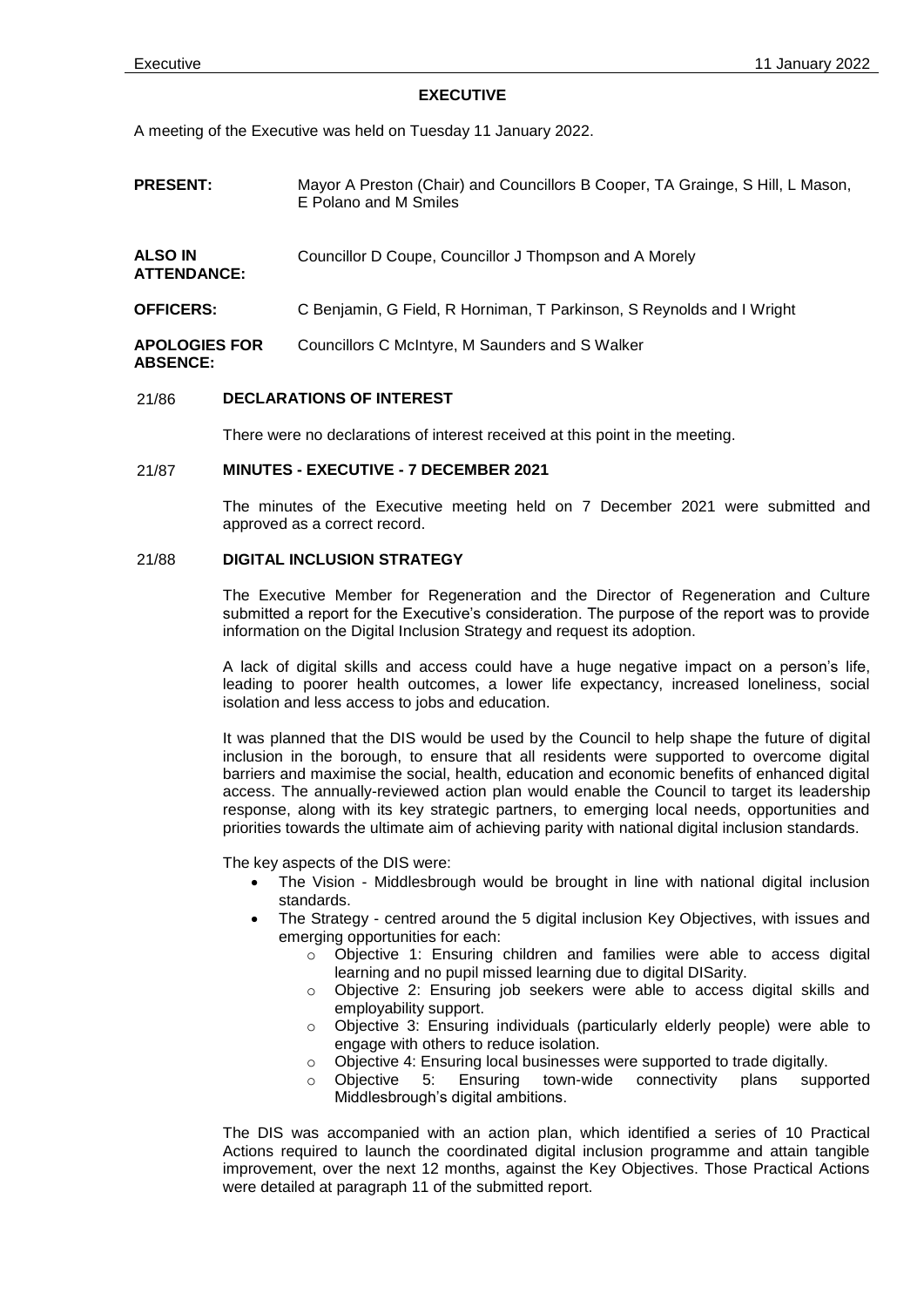In addition, the Action Plan identified 4 pledges with associated Strategic Actions to ensure the Council provided the necessary local strategic leadership. Those pledges and Strategic Actions were detailed at paragraph 12 of the submitted report.

The DIS had been finalised, taking into account the contributions from the cross directorate Steering Group, plus all of the comments received during the stakeholder consultations and workshops. The final version of the DIS was attached to the submitted report at Appendix 1.

Following its adoption, the DIS would be used as part of the evidence base for the Strategic Plan, to inform the Poverty Strategy and to support relevant local and regional digital projects.

## **OPTIONS**

**Not to adopt the Digital Inclusion Strategy. That would have meant that the Council would not have had a clear strategy for delivering a coordinated local action plan for reducing exclusion and maximising local digital access. It would have been more challenging to deliver the digital infrastructure, skills, devices, services and support, of the right quality, to support current and future needs.**

### **ORDERED**

**That the Digital Inclusion Strategy be adopted.** 

## **REASON**

**The DIS set out the key digital inclusion priorities and opportunities to help deliver the Council's Strategic Plan and ensure that barriers in the way of maximising the social, health, education and economic benefits of enhanced digital access were reduced for existing and future residents.**

# 21/89 **FINAL REPORT OF THE CULTURE AND COMMUNITIES SCRUTINY PANEL - CULTURAL EVENTS IN MIDDLESBROUGH: THEIR IMPACT AND FUTURE - SERVICE RESPONSE**

Item deferred due to the absence of the Scrutiny Chair.

## 21/90 **FINAL REPORT OF THE ECONOMIC DEVELOPMENT, ENVIRONMENT AND INFRASTRUCTURE SCRUTINY PANEL - MIDDLESBROUGH REGENERATION POST COVID-19 - SERVICE RESPONSE**

Item deferred due to the absence of the Scrutiny Chair.

### 21/91 **CORPORATE CRISIS POLICY**

The Executive Member for Environment and Finance & Governance and the Director of Finance submitted a report for the Executive's consideration. The purpose of the report was to request approval of a Corporate Crisis Policy.

The general principles of the policy were as follows:

- To ensure a professional, consistent and timely approach to dealing with crisis and its associated support across all of the Council's functions.
- Where Data Protection legislation allowed, promote a coordinated approach towards sharing information internally and managing multiple awards connected to crisis across the whole of the Council.
- To ensure that crisis was managed in accordance with legislative provisions and best practice.
- To ensure that any steps taken to deal with crisis were in line with the Council's corporate policies on surveillance and data protection, and to ensure compliance with RIPA and GDPR legislation.

The policy provided a definition of crisis and what was considered a disaster, and had certain criteria which had to be met in order to receive support. The policy also outlined circumstances which were not considered to be a crisis.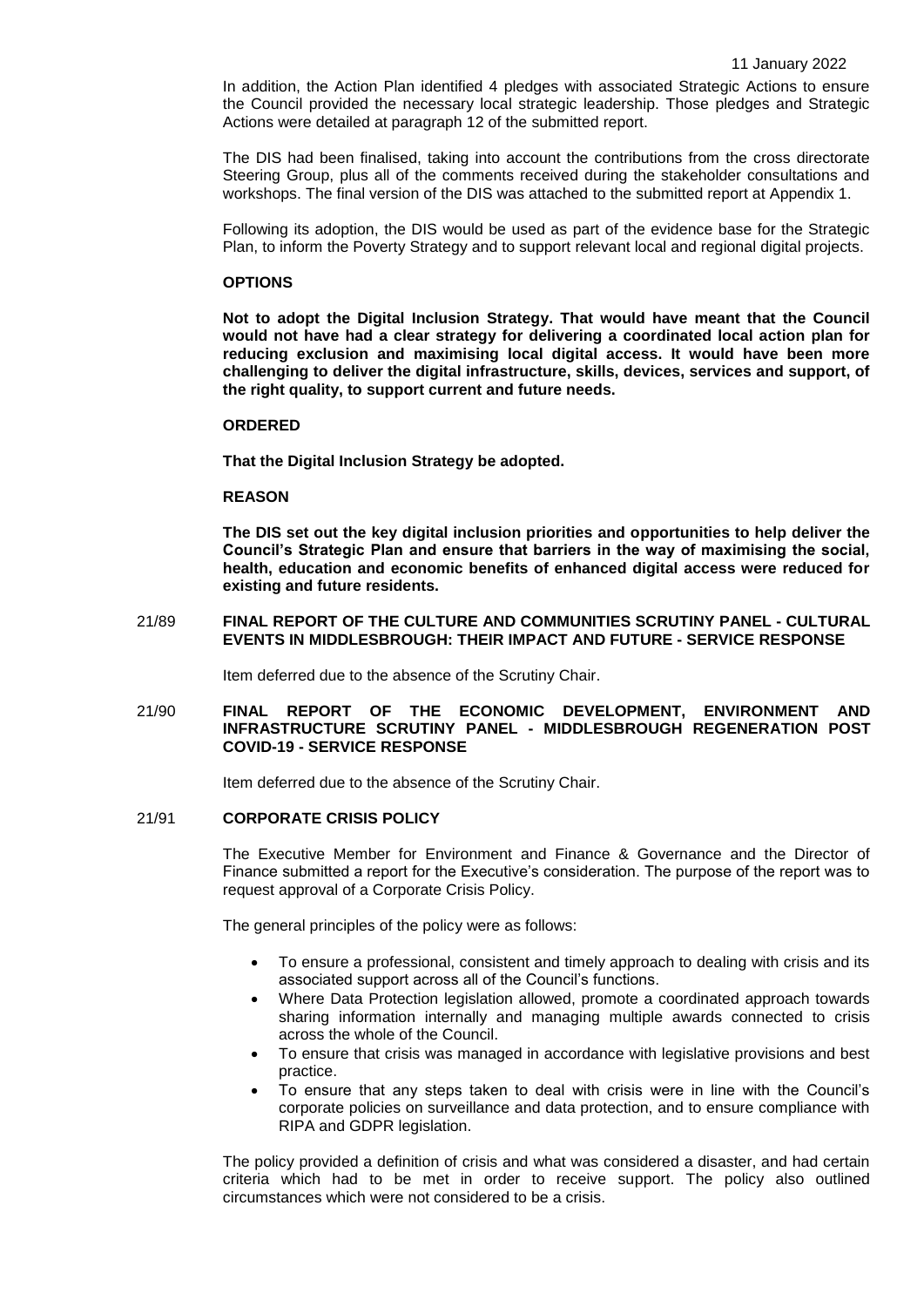Should a resident trigger support under crisis or disaster, the policy provided levels of support based on differing circumstances.

When a payment was triggered, awards would be made through electronic means rather than cash awards, with payment methods outlined in the policy.

Resident and Business Support's Community Support Team planned to work collaboratively with all services to ensure residents who met the requirements of the policy were signposted appropriately.

# **ORDERED**

- **1. That the Corporate Crisis Policy be approved.**
- **2. That delegated authority be provided to the Section 151 Officer to approve any future modifications to the policy.**

### **REASON**

**The policy planned to allow Middlesbrough Council to provide a coordinated and fair approach to the definition of crisis and disaster, make support payments where they fit the Council's definition, and ensure any such payments were in line with expected expenditure to the situation which warranted the need for support.**

## 21/92 **ELECTED MEMBERS SMALL SCHEME ALLOCATION 2021/22**

The Executive Member for Environment and Finance & Governance and the Director of Finance submitted a report for the Executive's consideration. The purpose of the report was to provide information on the proposed Elected Members Small Scheme Allocation for 2021/22.

Members had previously approved funding within the capital programme for the Elected Members Small Scheme (EMSS).

A total of 16 applications had been received with a total value of £167,660, against a budget of £113,000.

The schemes had been scored against the following criteria with a maximum of 80 points:

- strength of links with Council's Strategic Plan;
- outputs, benefits and social value;
- savings payback achieved and value for money; and
- project risks

The scored schemes were detailed in the table below paragraph 6 of the submitted report.

Not all the applications had identified match funding. Where a contribution on match funding was required, that had been agreed with the budget holder for the Local Transport Plan.

Not all the applications identified projected maintenance, or running costs, for future years. However, respective service area budget holders had indicated that those costs were minimal and could be absorbed within existing budgets.

All applications relating to traffic calming would require further public consultation before they could be delivered.

All applications relating to CCTV would be subject to a more detailed technical assessment, as part of the wider Community Safety Strategy.

The Mayor commented that public objections to one element of Councillor Wilson's scheme had been received. Therefore, it was proposed that the scheme be agreed in principle, subject to further consultation.

# **OPTIONS**

**Members could have agreed to one of the other options at point 23 of the submitted**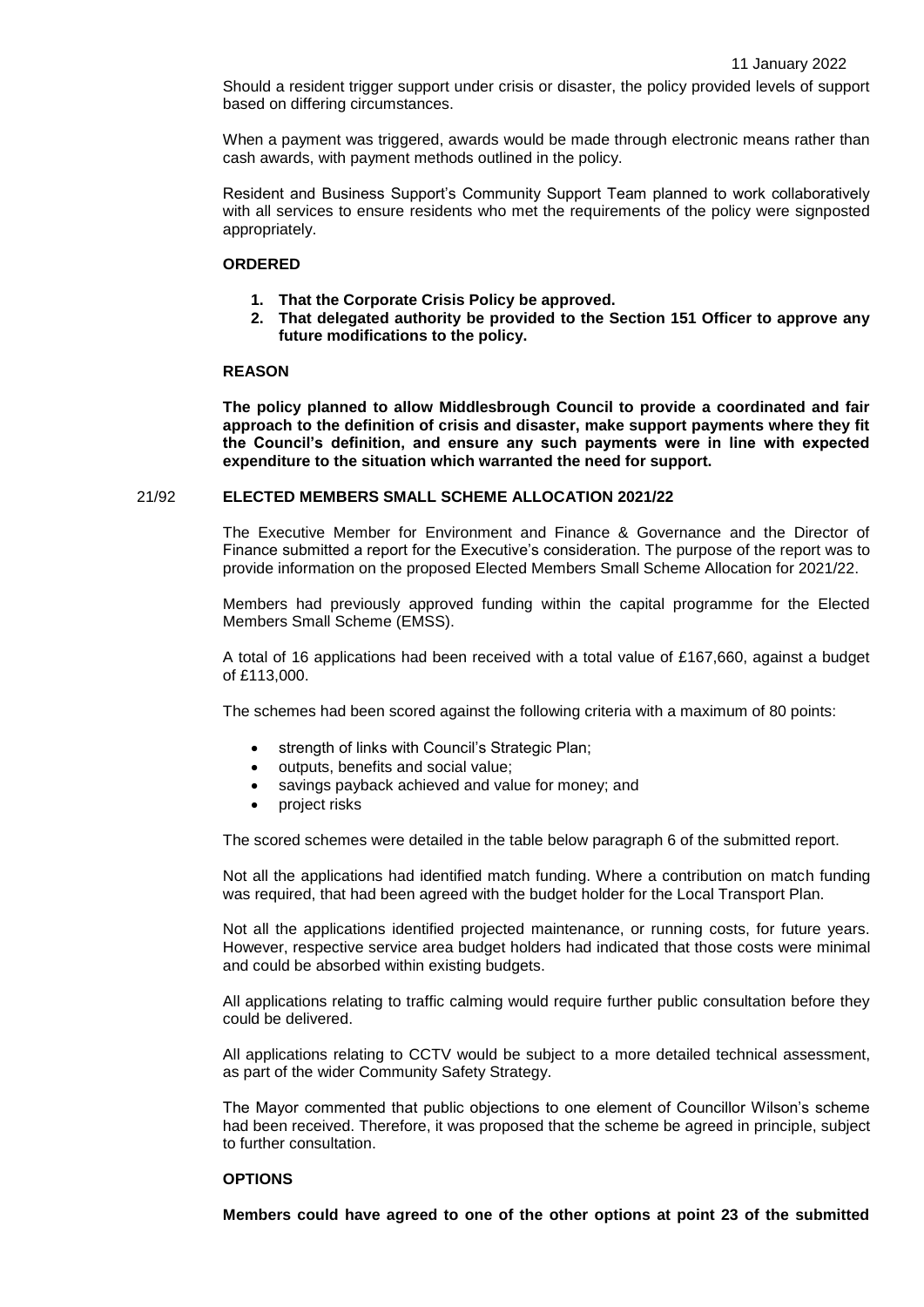**report. That was not recommended, as they were a less effective use of resources.**

## **ORDERED**

- **1. That the Elected Members Small Scheme allocation 2021/22 be approved, subject to further public consultation being undertaken in respect of an element of Councillor Wilson's scheme.**
- **2. That, following consultation, delegated authority be provided to the Mayor to agree said element of Councillor Wilson's scheme.**
- **3. That option 4 from the table at point 23 be agreed.**

### **REASON**

**The option planned to allow for all approved schemes to be funded direct from the EMSS 2021- 22 and 2022-23 allocation, negating the need for a further bidding round in April 2022 and allowing for the Ward Initiatives scheme budget and PSPO & CCTV Provision budget to be utilised for other priorities.**

# 21/93 **WHORLTON ROAD - DISPOSAL [PART A]**

The Executive Member for Environment and Finance & Governance and the Director of Finance submitted a report for the Executive's consideration. The purpose of the report was to consider the proposal to dispose of the Council's freehold interest in Whorlton Road Industrial Estate.

Shown edged on the plan, attached at Appendix A of the submitted report, the subject property was situated on Whorlton Road and occupied a rectangular shaped site measuring @ 2.18 Acres [0.88 Ha] in a prominent position on Riverside Park.

Whorlton Road Industrial Estate was relatively modern in its appearance, comprising several terraced industrial units of steel frame construction with blockwork to the lower sections, sheet metal cladding to the upper walls and a half pitched roof.

Whilst the Council was the freehold owner of Whorlton Road Industrial Estate, the property was subject to multiple leases and the Council currently also leased back the entire estate from Borough Properties.

In 1982 the Council entered into a 125 year headlease with Woodhead Construction Ltd, where the Council let vacant land to Woodhead Construction Ltd for the purposes of developing Whorlton Road Industrial Estate. Simultaneously, the Council also entered into an underlease with Woodhead Construction Ltd, agreeing to leaseback the completed development for a term of 35 years.

Borough Properties subsequently acquired those leases, and were now held on the headlease as a tenant, which had a term of 86 years remaining, and also on the underlease as the Landlord, due to expire in 2026. The underlease, which held the Council as the tenant to Borough Properties was due to expire in 2017, but in 2008 the respective leases were varied, extending the Council's term as tenant up until 1 January 2026.

As well as the term being extended, other variations were made to the lease, which with the passage of time had considerably increased the Council's liability and would continue to do so up until the end of the lease term, in January 2026.

An Asset Disposal Business Case confirming the status of the subject property, as surplus to operational Council requirements, was attached at Appendix C to Part B of the submitted report.

## **OPTIONS**

**Re-use for operational purposes - No Council operational service requirement had been identified.** 

**Other uses - Given the property's location and make up, no use other than light industrial would have been suitable.**